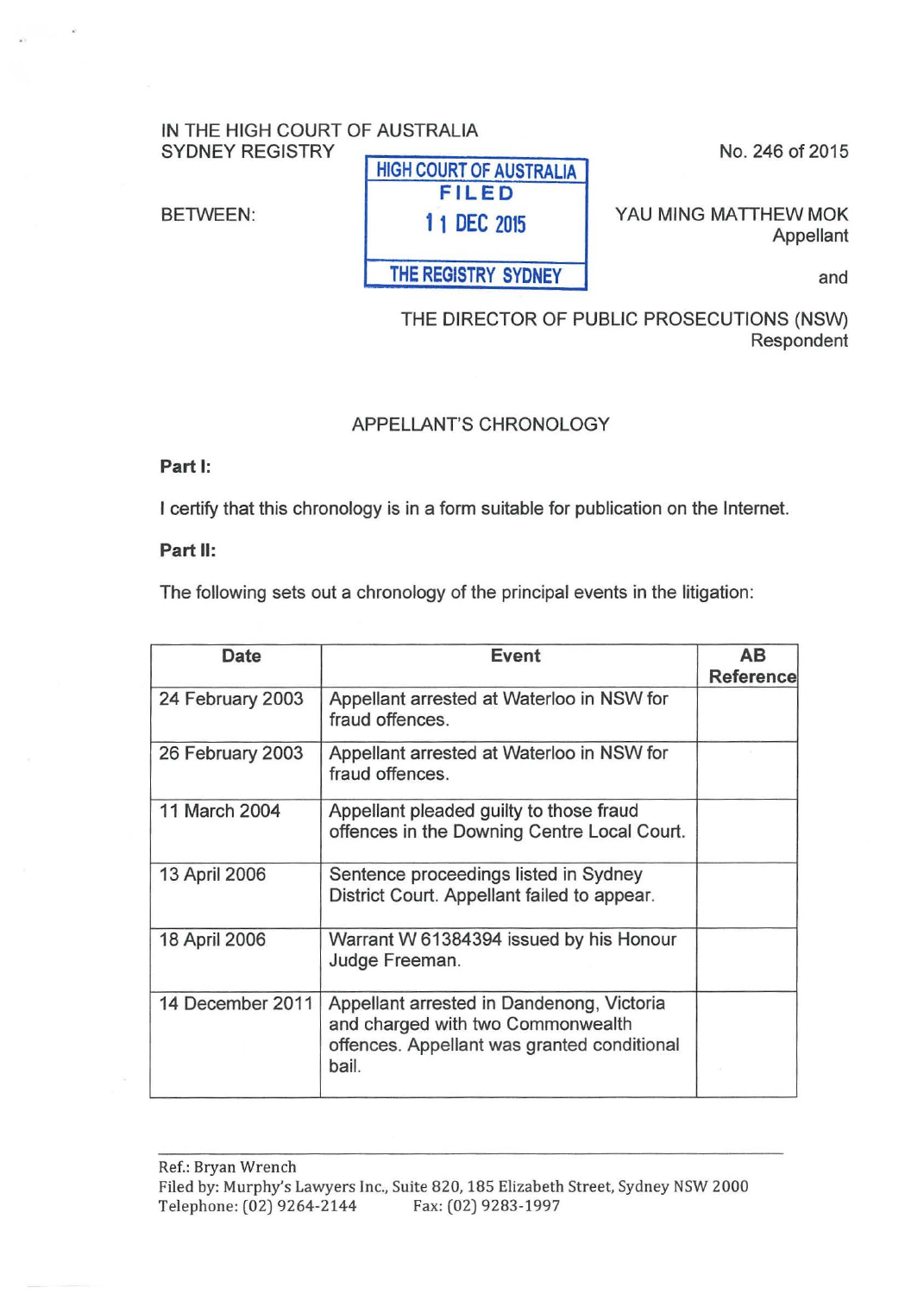| 26 February 2013 | Appellant sentenced at Melbourne<br>Magistrate's Court to six months'<br>imprisonment.<br>Warrant issued by Freeman J executed by a<br>Victorian detective.                                                                               |  |
|------------------|-------------------------------------------------------------------------------------------------------------------------------------------------------------------------------------------------------------------------------------------|--|
| 27 February 2013 | Victorian magistrate, her Honour Magistrate<br>Bazzari, issued a warrant to remand the<br>appellant in another state and ordered that<br>the appellant be delivered into Detective<br>McLennan's custody for transport back to<br>Sydney. |  |
| 28 February 2013 | Appellant transported to Tullamarine Airport<br>by Detective Sergeant McLennan and<br>Detective Senior Constable Hanson.<br>Appellant ran away from police. Re-arrested<br>shortly afterwards and placed on flight to<br>Sydney.          |  |
|                  | Appellant charged with attempting to escape<br>lawful custody.                                                                                                                                                                            |  |
| 1 March 2013     | Plea of not guilty entered at Central Local<br>Court.                                                                                                                                                                                     |  |
| 14 June 2013     | Hearing at Central Local Court before<br>Buscombe LCM.                                                                                                                                                                                    |  |
| 1 July 2013      | Judgment delivered by Buscombe LCM.<br>Charge dismissed.                                                                                                                                                                                  |  |
| 25 July 2013     | Buscombe LCM granted an extension of time<br>within which to institute the appeal to the<br>respondent.                                                                                                                                   |  |
| 21 October 2013  | Respondent's summons instituting an appeal<br>filed in the Supreme Court of New South<br>Wales.                                                                                                                                           |  |
| 24 April 2014    | Respondent's appeal heard by Rothman J at<br>the Court of Appeal                                                                                                                                                                          |  |
| 21 May 2014      | Respondent's appeal against the decision of<br>the Local Court granted by Rothman J                                                                                                                                                       |  |

 $\sim 10^{-10}$ 

 $\overline{\phantom{a}}$